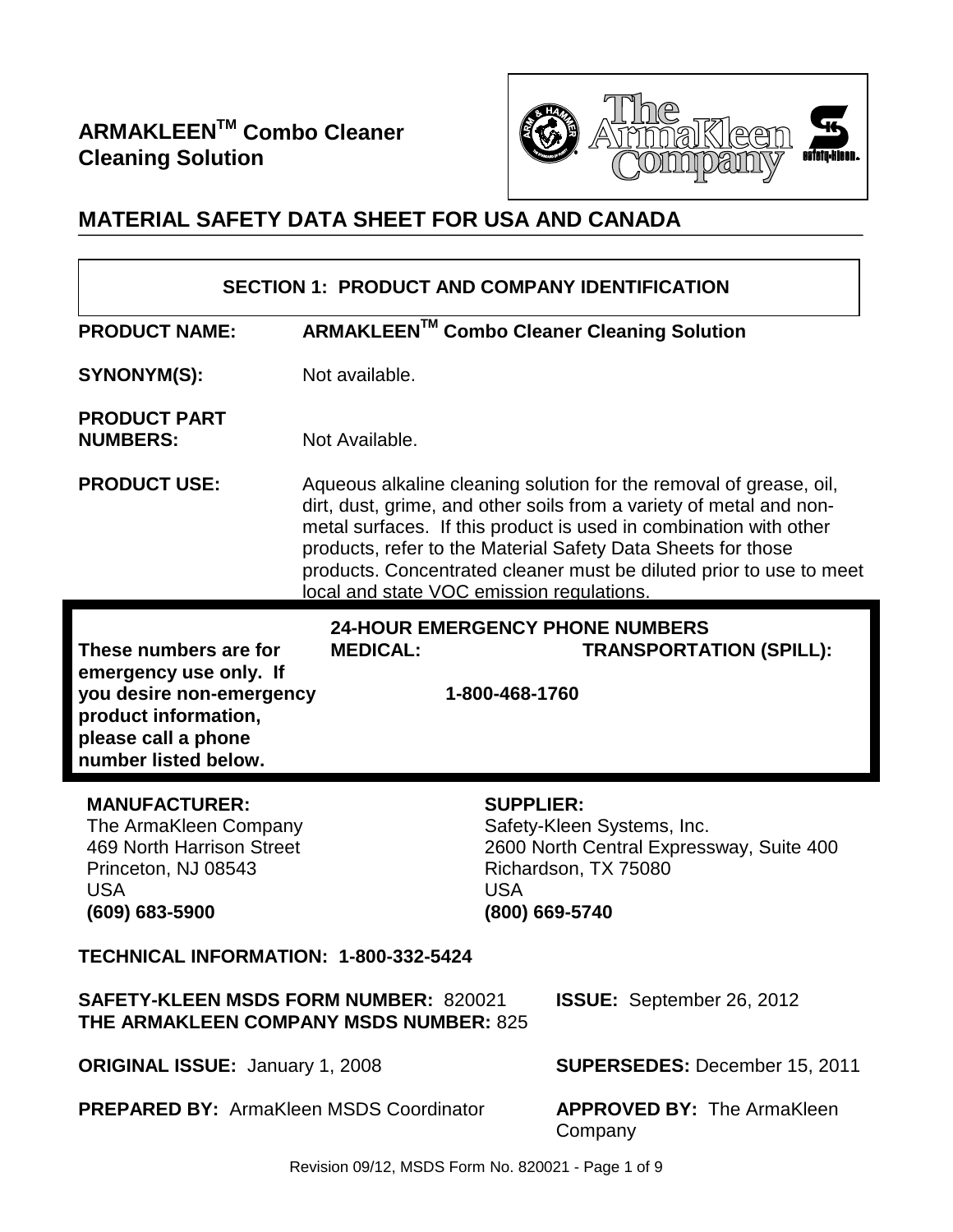#### **SECTION 2: COMPOSITION/INFORMATION ON INGREDIENTS**

|                         |                  |                                                |           |                         | <b>OSHA PEL</b> | ACGIH TLV <sup>®</sup>                                       |               |        |                 |
|-------------------------|------------------|------------------------------------------------|-----------|-------------------------|-----------------|--------------------------------------------------------------|---------------|--------|-----------------|
| WT%                     | NAME             | <b>SYNONYM</b>                                 | CAS NO.   | <b>TWA</b>              | <b>STEL</b>     | <u>TWA</u>                                                   | <b>STEL</b>   | Lda    | LC <sub>p</sub> |
| $0.5$ to 1.5            | Sodium Carbonate | Soda Ash                                       | 497-19-8  | N. Av.                  | N. Av.          | 10mg/m <sup>3,</sup>                                         | N. Av.        | >3000  | N. Av.          |
| $0.1$ to $1.0$          | Sodium hydroxide | Caustic soda                                   | 1310-73-2 | 2<br>mg/m <sup>3</sup>  | N. Av.          | 2mg/m <sup>3</sup><br>(ceiling)                              | <b>N. Av.</b> | N. Av. | N. Av.          |
| $N.Av. = Not Available$ |                  | <sup>a</sup> Oral-Rat LD <sub>50</sub> (mg/kg) |           | <sup>b</sup> Inhalation |                 | (PNOC)<br><sup>C</sup> Particulates not otherwise classified |               |        |                 |
|                         |                  | $LC_{50}$                                      |           |                         |                 |                                                              |               |        |                 |

### **SECTION 3: HAZARDS IDENTIFICATION**

**EMERGENCY OVERVIEW**

#### **APPEARANCE**

Liquid, clear, light amber color, mild detergent odor.

#### **CAUTION!**

#### **HEALTH HAZARDS**

May irritate the respiratory tract (nose, throat, and lungs), eyes, skin, and digestive tract.

#### **POTENTIAL HEALTH EFFECTS**

**INHALATION** High concentrations of vapor or mist may irritate the respiratory tract **(BREATHING):** (nose, throat, and lungs).

- **EYES:** May cause slight to moderate irritation
- **SKIN:** May cause slight to moderate irritation. Not likely to be absorbed through the skin in harmful amounts

## **INGESTION**

**(SWALLOWING):** May cause digestive tract irritation.

**MEDICAL CONDITIONS** Individuals with pre-existing respiratory tract (nose, throat, and **AGGRAVATED BY** lungs), eye, and/or skin disorders may have increased susceptibility **EXPOSURE:** to the effects of exposure.

**CHRONIC:** Prolonged or repeated skin contact may cause drying, cracking, redness, itching, and/or swelling (dermatitis).

**CANCER** No known carcinogenicity. **INFORMATION:**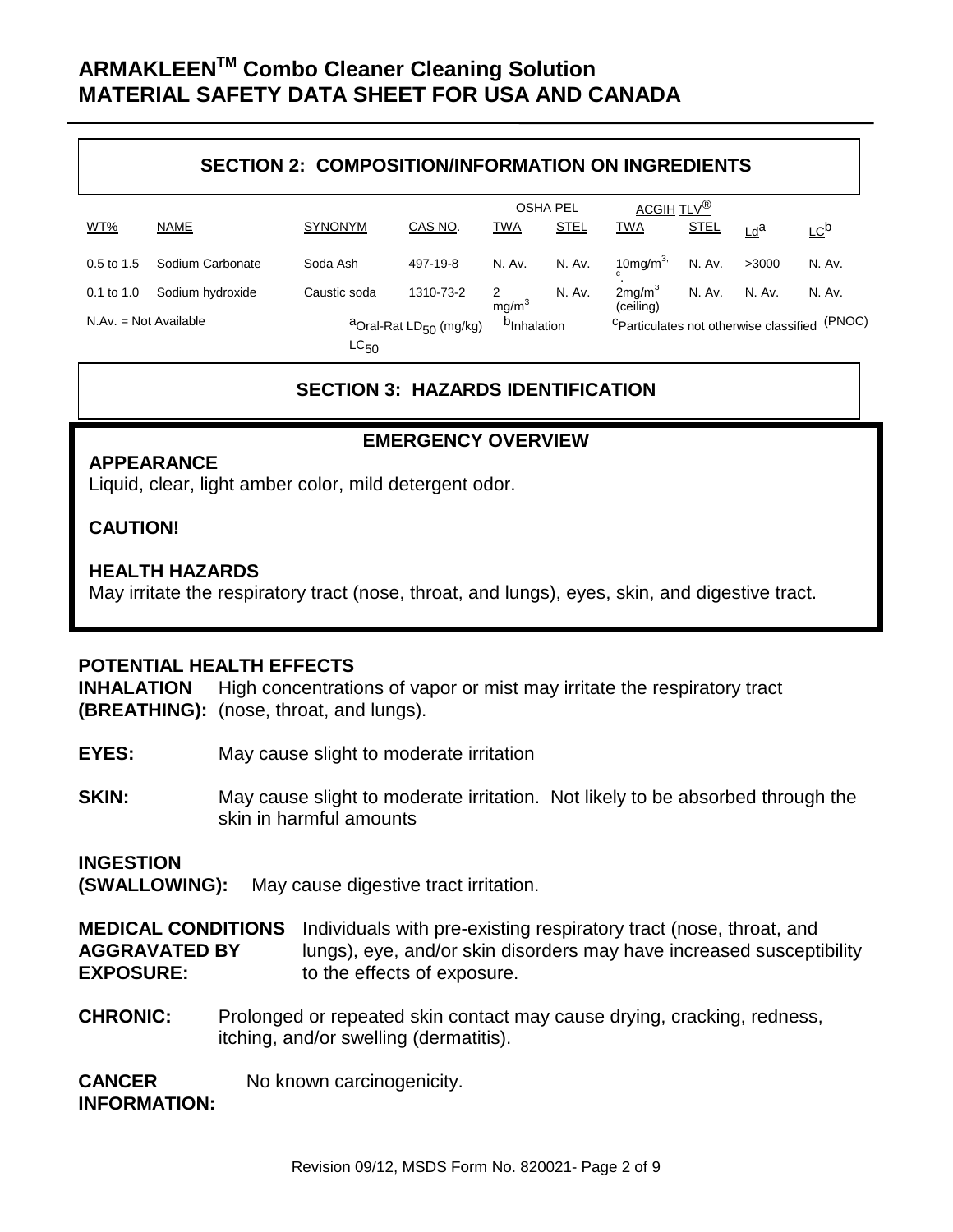## **POTENTIAL ENVIRONMENTAL EFFECTS**

Not available.

|                                                 |                                                                                                                                                                                                                                                                                                                                   | <b>SECTION 4: FIRST AID MEASURES</b>                                                                                                               |  |  |
|-------------------------------------------------|-----------------------------------------------------------------------------------------------------------------------------------------------------------------------------------------------------------------------------------------------------------------------------------------------------------------------------------|----------------------------------------------------------------------------------------------------------------------------------------------------|--|--|
| <b>INHALATION:</b><br>(BREATHING)               | Remove to fresh air. Get medical attention if breathing difficulty persists.<br>If breathing is difficult, give oxygen. If not breathing, give artificial<br>respiration. Oxygen and artificial respiration should only be administered<br>by qualified personnel.                                                                |                                                                                                                                                    |  |  |
| <b>EYES:</b>                                    | If irritation or redness from exposure to vapor develops, move away from<br>exposure into fresh air and flush eyes with water for 5 minutes. Upon<br>contact with liquid, immediately flush eyes with plenty of water for 15<br>minutes while holding eyelids apart. Get medical attention if irritation<br>develops or persists. |                                                                                                                                                    |  |  |
| <b>SKIN:</b>                                    | Remove affected clothing and shoes. Wash skin thoroughly with soap and<br>water. Get medical attention if irritation or pain develops or persists.                                                                                                                                                                                |                                                                                                                                                    |  |  |
| <b>INGESTION:</b><br>(SWALLOWING)               | Do NOT induce vomiting. Immediately get medical attention. Call medical<br>emergency telephone number (1-800-468-1760) for additional information.<br>If spontaneous vomiting occurs, keep head below hips to avoid breathing<br>the product into the lungs. Never give anything to an unconscious person<br>by mouth.            |                                                                                                                                                    |  |  |
| <b>NOTE TO</b><br><b>PHYSICIANS:</b>            | Treat symptomatically and supportively. Ingesting large amounts may<br>cause systemic alkalosis. Treatment may vary with condition of victim and<br>specifics of incident. Call 1-800-468-1760.                                                                                                                                   |                                                                                                                                                    |  |  |
|                                                 |                                                                                                                                                                                                                                                                                                                                   | <b>SECTION 5: FIRE FIGHTING MEASURES</b>                                                                                                           |  |  |
| <b>FLASH POINT:</b>                             |                                                                                                                                                                                                                                                                                                                                   | greater than 212°F (100°C)                                                                                                                         |  |  |
| <b>FLAMMABLE LIMITS IN AIR:</b>                 |                                                                                                                                                                                                                                                                                                                                   | Not applicable.                                                                                                                                    |  |  |
| <b>AUTOIGNITION</b><br><b>TEMPERATURE:</b>      |                                                                                                                                                                                                                                                                                                                                   | Not applicable.                                                                                                                                    |  |  |
| <b>HAZARDOUS COMBUSTION</b><br><b>PRODUCTS:</b> |                                                                                                                                                                                                                                                                                                                                   | Product itself does not burn, but may decompose upon<br>heating to produce carbon monoxide, carbon dioxide, sulfur<br>oxides, and nitrogen oxides. |  |  |
| <b>CONDITIONS OF</b><br><b>FLAMMABILITY:</b>    |                                                                                                                                                                                                                                                                                                                                   | Product will not burn.                                                                                                                             |  |  |
| <b>EXTINGUISHING MEDIA:</b>                     |                                                                                                                                                                                                                                                                                                                                   | Not applicable.                                                                                                                                    |  |  |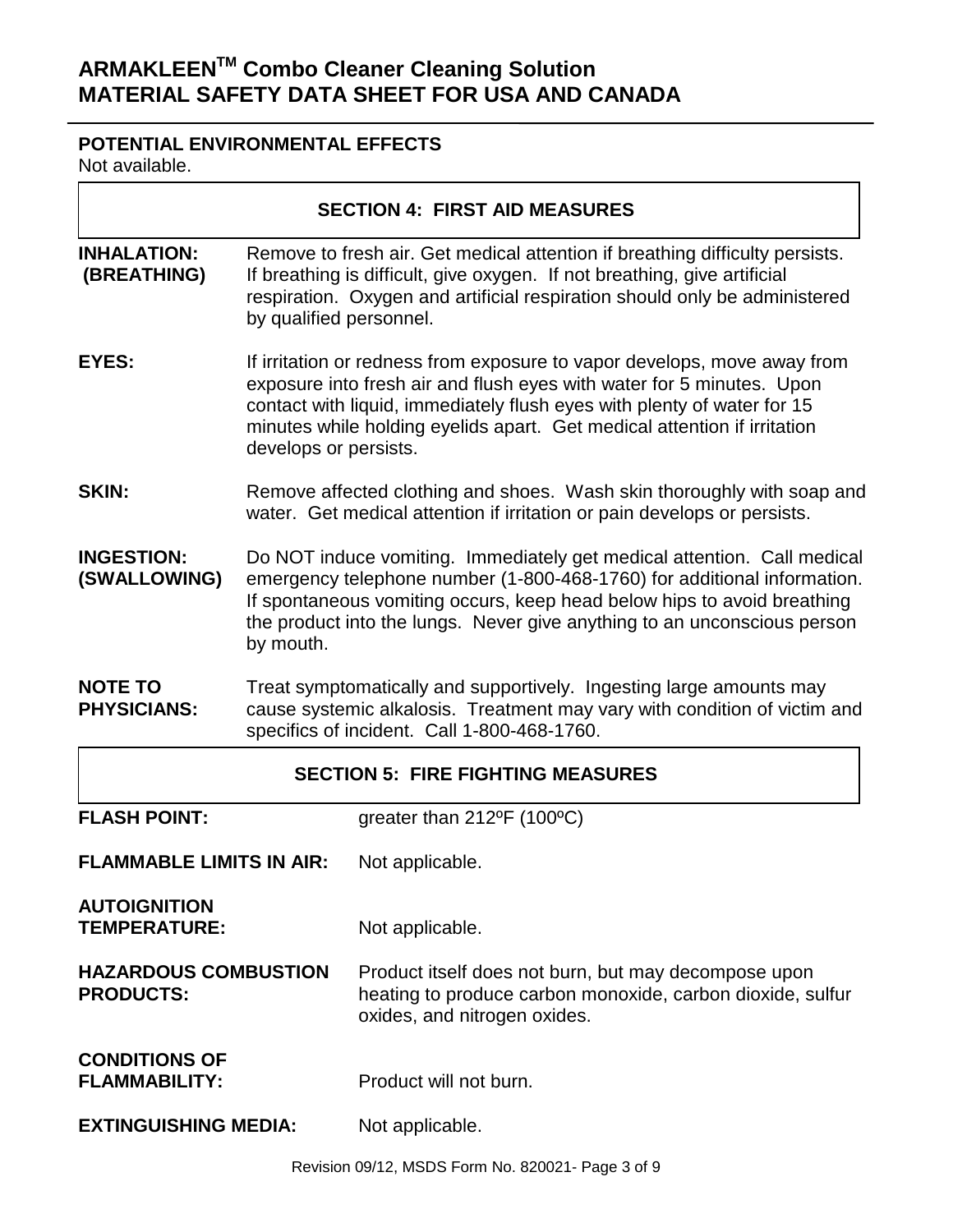**NFPA 704**

This information is intended solely for the use by individuals **IDENTIFICATION:** trained in this system.



**FIRE FIGHTING** Keep storage containers cool with water spray. **INSTRUCTIONS:** A positive-pressure, self-contained breathing apparatus (SCBA) and full-body protective equipment are required for fire emergencies.

**FIRE AND Heated containers may rupture. "Empty" containers may rupture. EXPLOSION HAZARDS:** retain residue and can be dangerous. Not sensitive to mechanical impact or static discharge.

## **SECTION 6: ACCIDENTAL RELEASE MEASURES**

Spilled product is slippery. Do not touch or walk through spilled product. Stop leak if you can do it without risk. Wear protective equipment and provide engineering controls as specified in **SECTION 8: EXPOSURE CONTROLS/PERSONAL PROTECTION**. Isolate hazard area. Keep unnecessary and unprotected personnel from entering. Ventilate area and avoid breathing vapor or mist. Contain away from surface waters and sewers. Contain spill as a liquid for possible recovery or sorb with compatible sorbent material and shovel with a clean tool into a sealable container for disposal.

Additionally, for large spills: Dike far ahead of liquid spill for collection and later disposal.

There may be additional regulatory reporting requirements associated with spills, leaks, or releases of this product.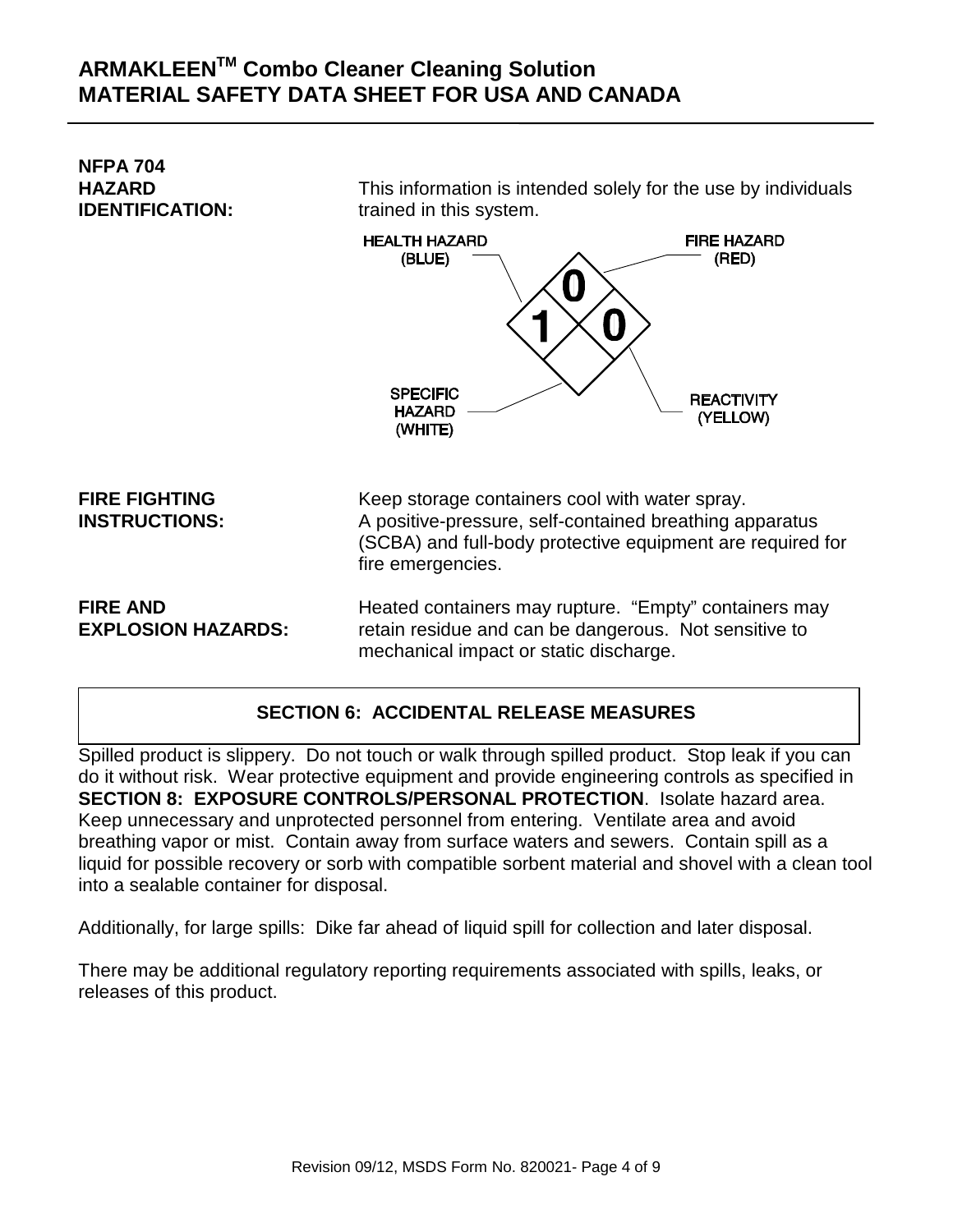### **SECTION 7: HANDLING AND STORAGE**

**HANDLING:** Use clean tools. Do not breathe vapor or mist. Use in a well ventilated area. Avoid contact with eyes, skin, clothing, and shoes.

**SHIPPING AND** Keep container tightly closed when not in use and during transport. **STORING:** Store containers in a cool, dry place. Empty product containers may retain product residue and can be dangerous.

#### **SECTION 8: EXPOSURE CONTROLS/PERSONAL PROTECTION**

**ENGINEERING** Provide general ventilation needed to maintain concentration of **CONTROLS:** vapor or mist below applicable exposure limits. Where adequate general ventilation is unavailable, use process enclosures, local exhaust ventilation, or other engineering controls to control airborne levels below recommended exposure limits.

#### **PERSONAL PROTECTIVE EQUIPMENT**

**RESPIRATORY** Use NIOSH-certified, combination N-, P-, or R- series particulate filter **PROTECTION:** respiratory protective equipment when concentration of vapor or mist exceeds applicable exposure limits. Selection and use of respiratory protective equipment should be in accordance in the USA with OSHA General Industry Standard 29 CFR 1910.134; or in Canada with CSA Standard Z94.4.

**EYE** Where eye contact is likely, wear chemical goggles; contact lens **PROTECTION:** use is not recommended.

**SKIN** Where skin contact is likely, wear nitrile, neoprene, or equivalent **PROTECTION:** protective gloves: use of polyvinyl alcohol (PVA), natural rubber, or protective gloves; use of polyvinyl alcohol (PVA), natural rubber, or equivalent gloves is not recommended.

> To avoid skin contact where spills and splashes are likely, wear appropriate chemical-resistant faceshield, boots, apron, whole body suits, or other protective clothing.

- **PERSONAL** Use good personal hygiene. Wash thoroughly with soap and water after **HYGIENE:** handling and before eating, drinking, or using tobacco products. Clean affected clothing, shoes, and protective equipment before reuse. Discard affected clothing, shoes, or protective equipment if they cannot be thoroughly cleaned. Discard leather articles, such as shoes, saturated with the product.
- **OTHER** Where spills and splashes are likely, facilities storing or using this product **PROTECTIVE** should be equipped with an emergency eyewash and shower, both equipped **EQUIPMENT:** with clean water, in the immediate work area.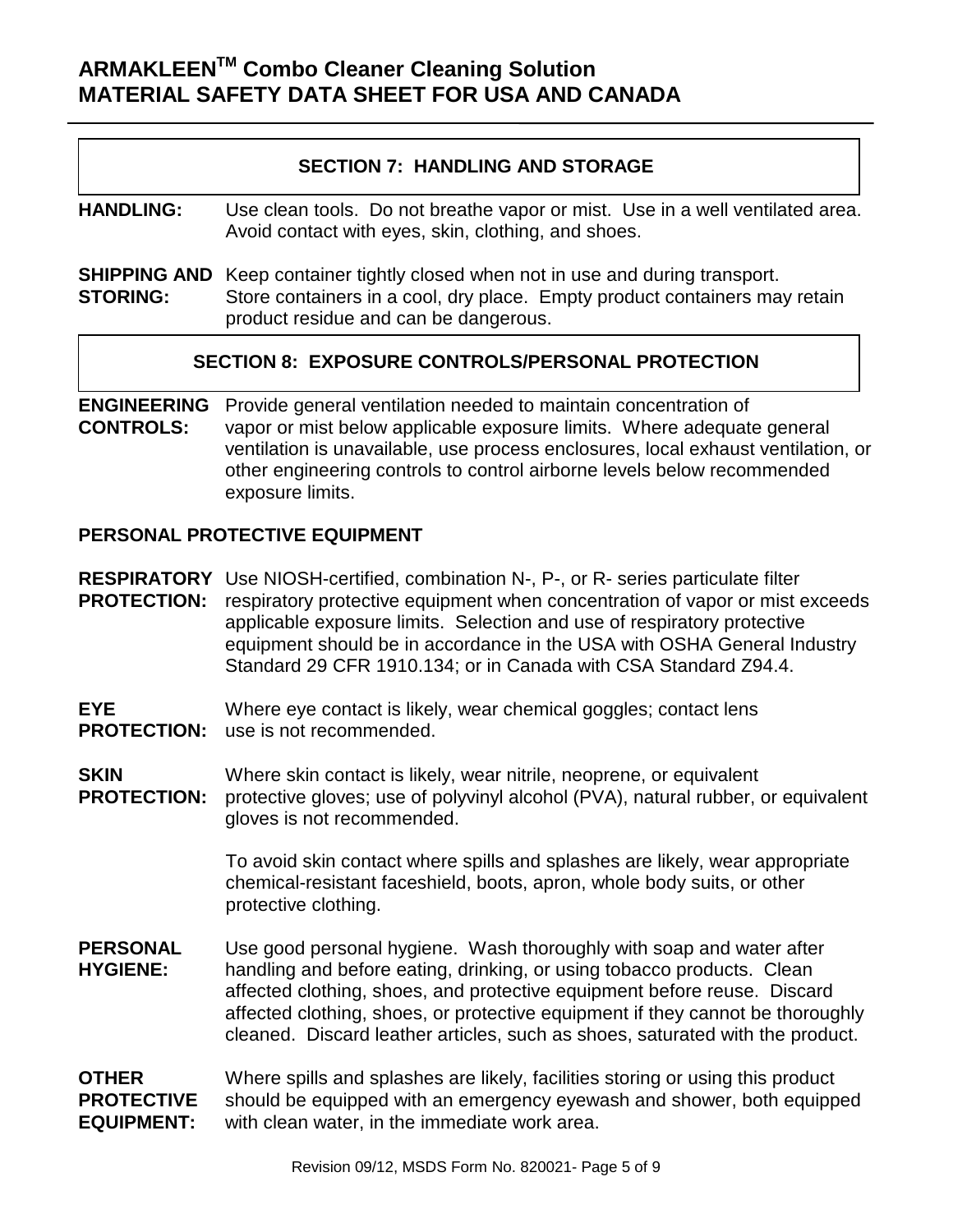$\overline{\phantom{a}}$ 

 $\Box$ 

| <b>SECTION 9: PHYSICAL AND CHEMICAL PROPERTIES</b>     |                                                              |  |  |  |
|--------------------------------------------------------|--------------------------------------------------------------|--|--|--|
| <b>PHYSICAL STATE,</b><br><b>APPEARANCE, AND ODOR:</b> | Liquid, clear, light amber color, mild detergent odor.       |  |  |  |
| <b>ODOR THRESHOLD:</b>                                 | Not available.                                               |  |  |  |
| <b>MOLECULAR WEIGHT:</b>                               | Not applicable.                                              |  |  |  |
| <b>SPECIFIC GRAVITY:</b>                               | 1 (water = $1$ )                                             |  |  |  |
| <b>DENSITY:</b><br><b>VAPOR DENSITY:</b>               | 8.3 LB/US gal (1000 g/L)<br>less than 1 (air = 1)            |  |  |  |
| <b>VAPOR PRESSURE:</b>                                 | 17.5 mm Hg at $68^{\circ}F$ (20 $^{\circ}C$ )                |  |  |  |
| <b>BOILING POINT:</b>                                  | 212°F (100°C)                                                |  |  |  |
| <b>FREEZING/MELTING POINT:</b>                         | $32^{\circ}F$ (0 $^{\circ}C$ ) (approximately)               |  |  |  |
| pH:                                                    | 11.6 (20% solution in water)<br>11.2 (10% solution in water) |  |  |  |
| <b>EVAPORATION RATE:</b>                               | Less than 1 (butyl acetate $= 1$ )                           |  |  |  |
| <b>SOLUBILITY IN WATER:</b>                            | Complete.                                                    |  |  |  |
| <b>FLASH POINT:</b>                                    | greater than $212^{\circ}F$ (100 $^{\circ}C$ )               |  |  |  |
| <b>FLAMMABLE LIMITS IN AIR:</b>                        | Not applicable.                                              |  |  |  |
| <b>AUTOIGNITION TEMPERATURE:</b>                       | Not applicable.                                              |  |  |  |

|                                          | <b>SECTION 10: STABILITY AND REACTIVITY</b>                                                               |  |  |
|------------------------------------------|-----------------------------------------------------------------------------------------------------------|--|--|
| <b>STABILITY:</b>                        | Stable under normal temperatures and pressures.                                                           |  |  |
|                                          | <b>INCOMPATIBILITY:</b> Avoid acids, oxidizing agents, or reducing agents.                                |  |  |
| <b>REACTIVITY:</b>                       | Polymerization is not known to occur under normal temperatures and<br>pressures. Not reactive with water. |  |  |
| <b>HAZARDOUS</b><br><b>DECOMPOSITION</b> | None under normal temperatures and pressures. See also <b>SECTION 5:</b>                                  |  |  |
|                                          | Revision 09/12, MSDS Form No. 820021- Page 6 of 9                                                         |  |  |

٦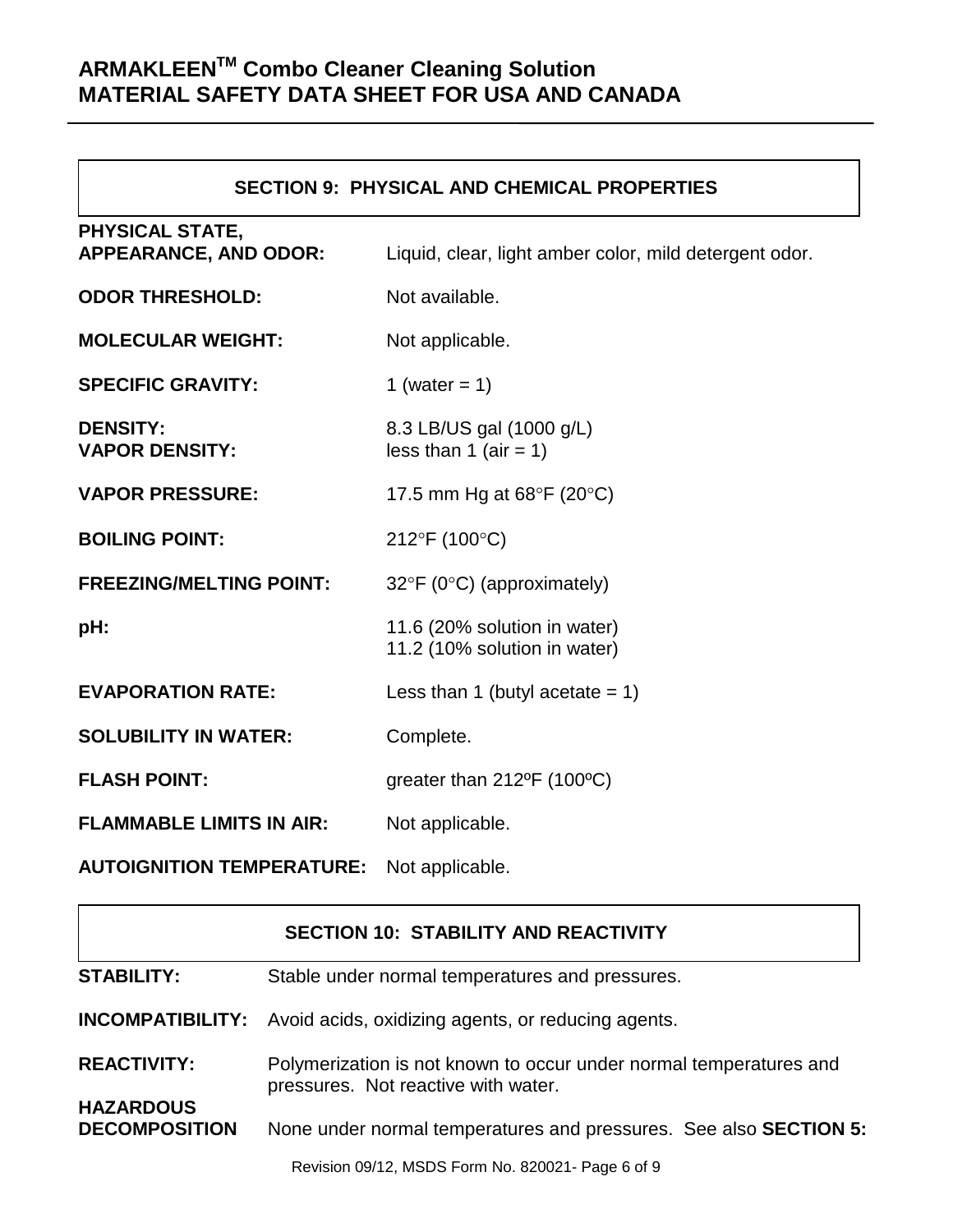| <b>PRODUCTS:</b>                                                   | <b>HAZARDOUS COMBUSTION PRODUCTS.</b>                                                                                                                                                                                                                                                                                                                                                                                     |  |  |  |  |
|--------------------------------------------------------------------|---------------------------------------------------------------------------------------------------------------------------------------------------------------------------------------------------------------------------------------------------------------------------------------------------------------------------------------------------------------------------------------------------------------------------|--|--|--|--|
| <b>SECTION 11: TOXICOLOGICAL INFORMATION</b>                       |                                                                                                                                                                                                                                                                                                                                                                                                                           |  |  |  |  |
| <b>SENSITIZATION:</b>                                              | Based on best current information, there is no known human<br>sensitization associated with this product.                                                                                                                                                                                                                                                                                                                 |  |  |  |  |
| <b>MUTAGENICITY:</b>                                               | Based on best current information, there is no known mutagenicity<br>associated with this product.                                                                                                                                                                                                                                                                                                                        |  |  |  |  |
| <b>CARCINOGENICITY:</b>                                            | Based on best current information, there is no known carcinogenicity<br>as regulated by OSHA; as categorized by ACGIH A1 or A2<br>substances; as categorized by IARC Group 1, Group 2A, or Group<br>2B agents; or as listed by NTP as either known carcinogens or<br>substances for which there is limited evidence of carcinogenicity in<br>humans or sufficient evidence of carcinogenicity in experimental<br>animals. |  |  |  |  |
| <b>REPRODUCTIVE</b><br><b>TOXICITY:</b>                            | Based on best current information, there is no known reproductive<br>toxicity associated with this product.                                                                                                                                                                                                                                                                                                               |  |  |  |  |
| <b>TERATOGENICITY:</b>                                             | Based on best current information, there is no known teratogenicity<br>associated with this product.                                                                                                                                                                                                                                                                                                                      |  |  |  |  |
| <b>TOXICOLOGICALLY</b><br><b>SYNERGISTIC</b><br><b>PRODUCT(S):</b> | Based on best current information, there are no known<br>toxicologically synergistic products associated with this<br>product.                                                                                                                                                                                                                                                                                            |  |  |  |  |

#### **SECTION 12: ECOLOGICAL INFORMATION**

**ECOTOXICITY:** No data available.

#### **OCTANOL/WATER PARTITION COEFFICIENT:** Not available.

|                  | <b>SECTION 13: DISPOSAL CONSIDERATIONS</b>                                                                                                                                                                                                                                         |
|------------------|------------------------------------------------------------------------------------------------------------------------------------------------------------------------------------------------------------------------------------------------------------------------------------|
| <b>DISPOSAL:</b> | Dispose in accordance with federal, state, provincial, and local<br>regulations. Regulations may also apply to empty containers. The<br>responsibility for proper waste disposal lies with the owner of the<br>waste. Contact Safety-Kleen regarding recycling or proper disposal. |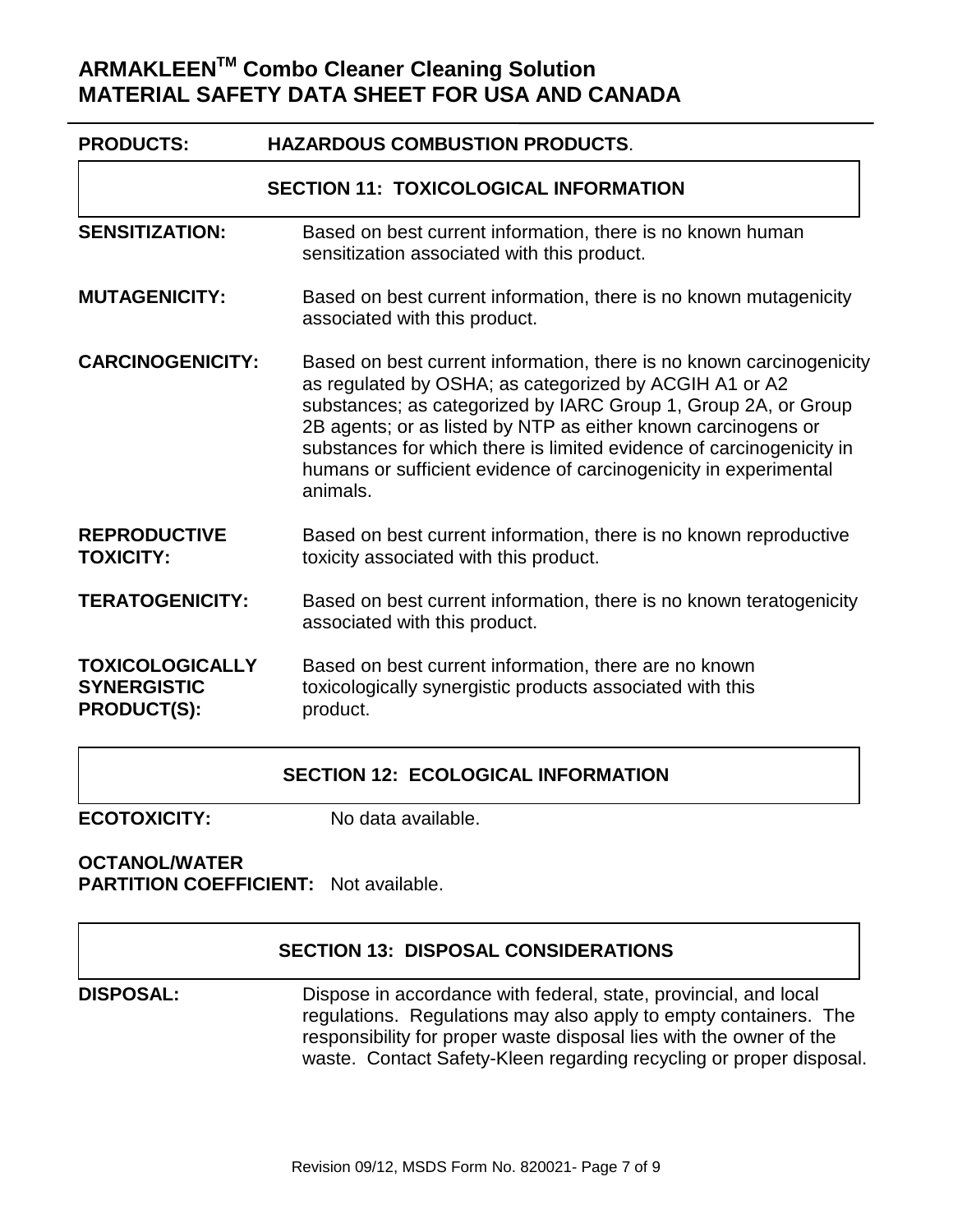**USEPA WASTE** This product, if discarded, is not expected to be a characteristic or<br> **CODE(S):** listed hazardous waste. Processing, use, or contamination by the listed hazardous waste. Processing, use, or contamination by the user may change the waste code(s) applicable to the disposal of this product.

| <b>SECTION 14: TRANSPORT INFORMATION</b>          |                                                                          |  |  |  |
|---------------------------------------------------|--------------------------------------------------------------------------|--|--|--|
| DOT:                                              | Not regulated.                                                           |  |  |  |
| TDG:                                              | Not regulated.                                                           |  |  |  |
| <b>EMERGENCY RESPONSE</b><br><b>GUIDE NUMBER:</b> | Not applicable.<br>Reference North American Emergency Response Guidebook |  |  |  |
|                                                   | <b>SECTION 15: REGULATORY INFORMATION</b>                                |  |  |  |
| <b>USA REGULATIONS</b>                            |                                                                          |  |  |  |

### **VOLATILE ORGANIC COMPOUNDS (AS REGULATED)**

| <b>20% Concentration</b>             | 1.7 WT%; 0.167 LB/US gal; 20.0 g/L; As per 40CFR Part 51.100(s)<br>Product Vapor Pressure @20°C = 17.6 mmHg<br>Product does not contain photochemically reactive solvents                                                                                  |
|--------------------------------------|------------------------------------------------------------------------------------------------------------------------------------------------------------------------------------------------------------------------------------------------------------|
| <b>10% Concentration</b>             | 0.85 WT%; 0.084 LB/US gal; 10.0 g/L; As per 40CFR Part 51.100(s)<br>Product Vapor Pressure $@20^{\circ}C = 17.6$ mmHg<br>Product does not contain photochemically reactive solvents                                                                        |
| <b>SARA SECTIONS</b><br>302 AND 304: | This product does not contain any "extremely hazardous substances"<br>listed pursuant to Title III of the Superfund Amendments and<br>Reauthorization Act of 1986 (SARA) Section 302 or Section 304 as<br>identified in 40 CFR Part 355, Appendix A and B. |
| <b>SARA SECTIONS</b><br>311 AND 312: | This product poses the following health hazards as defined in<br>40 CFR Part 370 and is subject to the requirements of sections 311 and<br>312 of Title III of the Superfund Amendments and Reauthorization Act of<br>1986 (SARA):                         |
|                                      | Immediate (Acute) Health Hazard                                                                                                                                                                                                                            |
| <b>SARA SECTION</b><br>313:          | This product does not contain toxic chemicals subject to the<br>requirements of section 313 of Title III of the Superfund Amendments<br>and Reauthorization Act of 1986 and 40 CFR Part 372.                                                               |
| <b>CERCLA:</b>                       | Based on the ingredients listed in <b>SECTION 2</b> , this product contains<br>the following "hazardous substances" listed under the<br>Comprehensive Environmental Response, Compensation and<br>Revision 09/12, MSDS Form No. 820021- Page 8 of 9        |